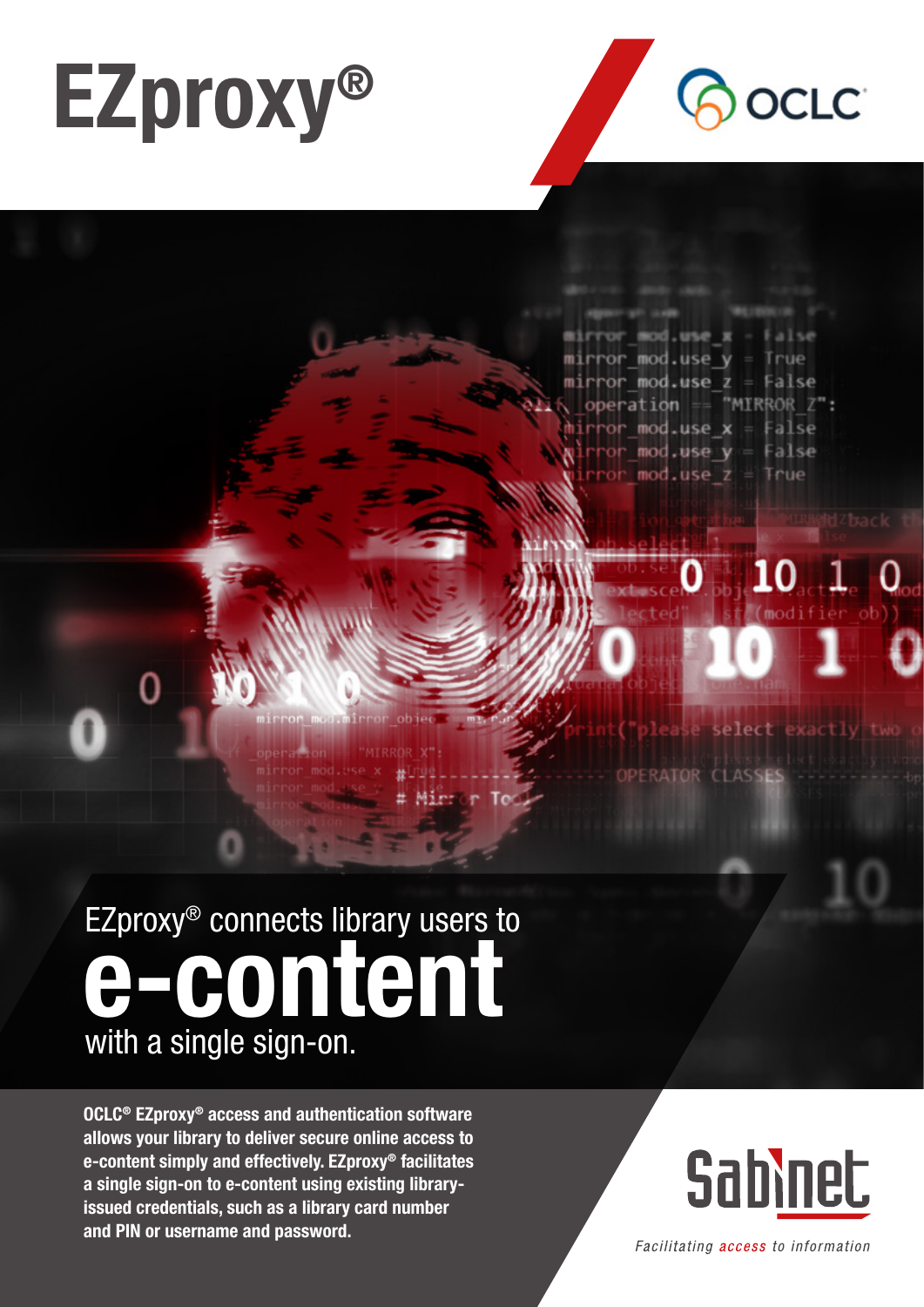## Your users expect instant results

Your library's users want easy access to all of your library's resources no matter where or when they're searching. But certain electronic resources are licensed only for authorised library users. You need a system that manages remote, online access to your licensed e-content without cumbersome logon screens and multiple passwords.

### Give your users what they want

EZproxy® is the industry-leading robust middleware solution for remote user authentication. This access and authentication software connects library users to e-content based on the user's authorisation. EZproxy® authenticates users against local authentication systems to allow single sign-on access to your library's licensed content.

### Provide easy access to e-content

EZproxy® removes barriers for remote information seekers. It connects seamlessly to many content providers—including OCLC, EBSCO and Gale—and to your existing authentication services - including LDAP, SIP, CAS, Shibboleth, SAML, Azure and other. This allows users to gain secure, remote access to your library's online licensed content without having to manage additional passwords and authorisations.

### Make authentication easy

The software dynamically alters your database vendor's URLs to reflect the hosted EZproxy® server, directing users to return to the server as they click on links for licensed content.